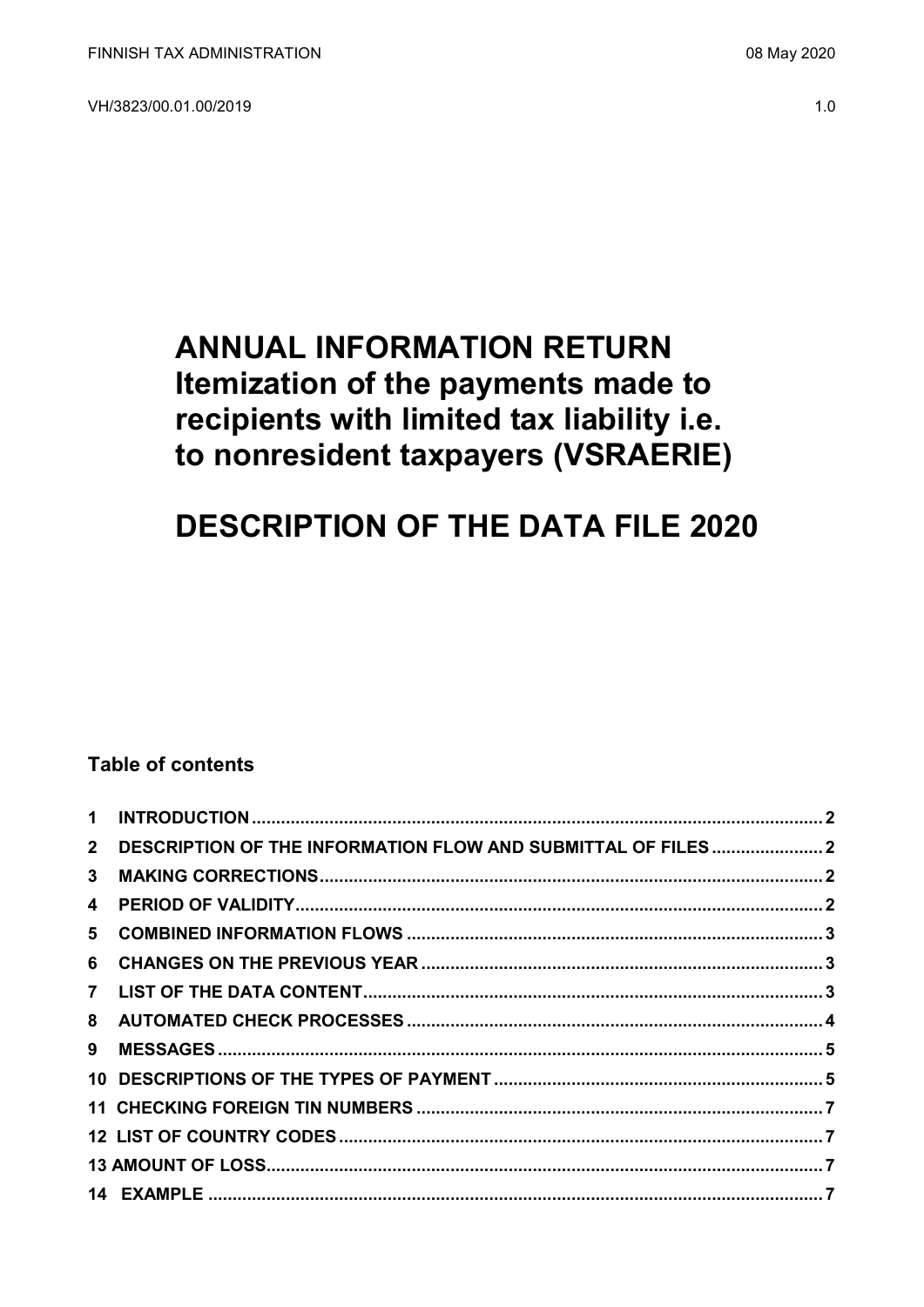## **Version history**

| <b>Date</b> | <b>Version</b> | <b>Description</b>                                                                 |
|-------------|----------------|------------------------------------------------------------------------------------|
| 28.1.2020   | 1.0            | First release concerning the 2020 taxable year.                                    |
| 8.5.2020    |                | Added the "13 Amount of loss" section.                                             |
|             |                | Incorrect format of data element 080 has been corrected YTUNNUS -><br>TIHOYHTEISO. |

## <span id="page-1-0"></span>**1 INTRODUCTION**

This guidance explains the structure of the required inbound file and the check procedures that follow. For more information, see tax.fi > About us > IT developers > e-Filing guidance > Electronic filing of information returns General description.

## <span id="page-1-1"></span>**2 DESCRIPTION OF THE INFORMATION FLOW AND SUBMITTAL OF FILES**

The payors that make various payments to non-resident taxpayers must prepare an annual information return as a data file described in this guidance, giving a specification for every beneficiary. The information flow includes dividends, interest and pensions.You file your information return electronically if you had more than five (5) beneficiaries of income. However, the requirement to submit the information electronically does not concern natural persons and estates of deceased persons unless they operate a trade, business, or an agricultural farm or a forestry farm.

Read more about resident and nonresident tax liability in the Tax Administration's **Tax residency and nonresidency** guidance. For additional information and guidance on the tax treatment of non-residents, visit tax.fi > detailed guidance > international tax situations. For further guidance, go to the 'Annual Information Returns' pages on tax.fi, > Forms > Annual information return forms and instructions.

For more information on how to log in specifically for different information flows, and for information on the locations of check routines for authorizations, click [here.](https://www.ilmoitin.fi/webtamo/sivut/IlmoituslajiRoolit?kieli=en&tv=VSRAERIE)

## <span id="page-1-2"></span>**3 MAKING CORRECTIONS**

For more information, see tax.fi > About us > IT developers > e-Filing guidance > Making corrections to e-filed submittals of information returns.

Please note the special requirement regarding this information flow: We recommend that when making corrections, filers use the same information flow, and the same software, as they used for the original submittal.

## <span id="page-1-3"></span>**4 PERIOD OF VALIDITY**

This specification sets out the requirements of file formatting that come into force 28 January 2020 and continue to be in force until a new version of this specification is released.

For deadline dates for filing, see tax.fi > Verohallinto > Ohjelmistokehittäjät > Aikataulut (Available in Finnish and Swedish).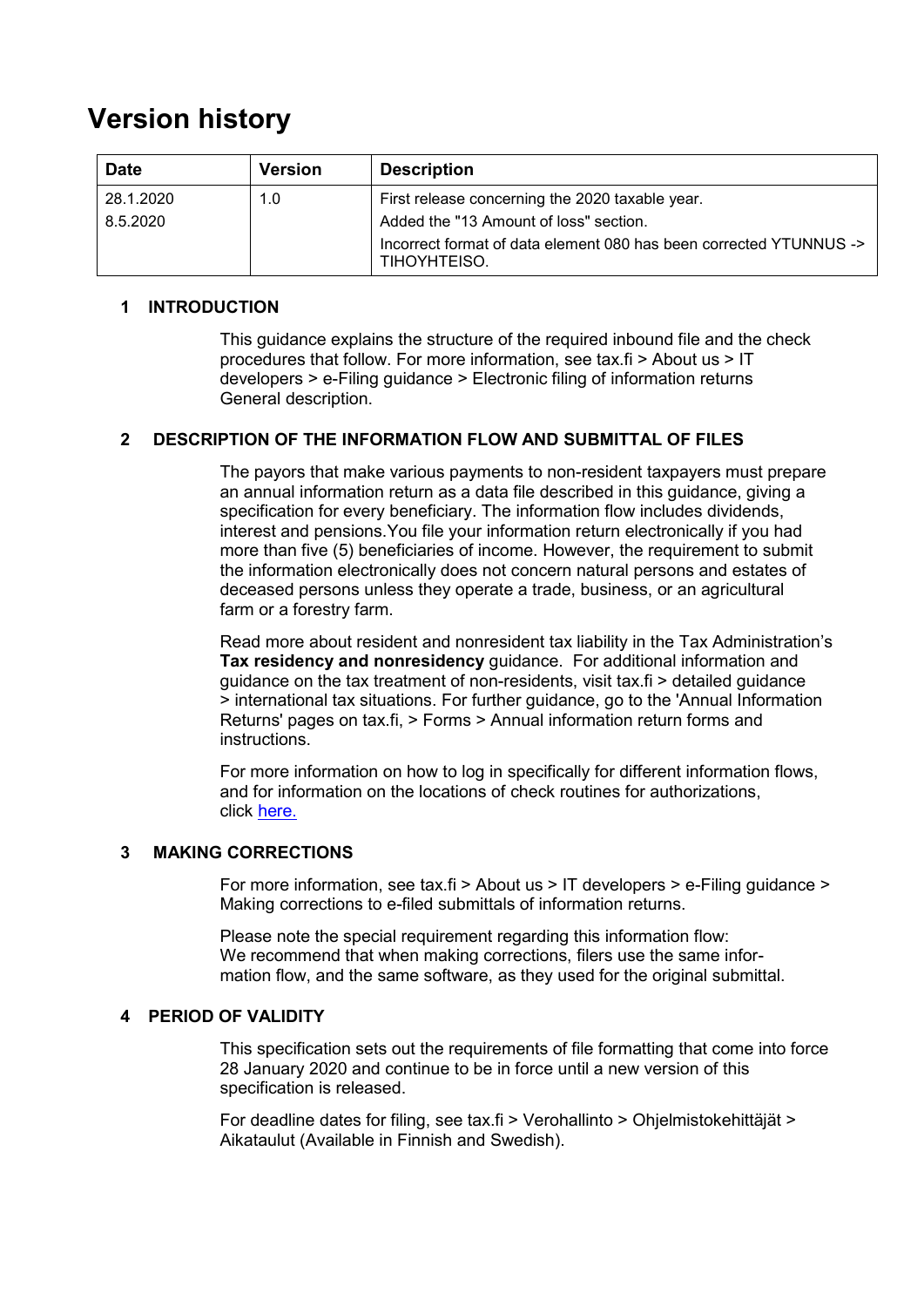## <span id="page-2-0"></span>**5 COMBINED INFORMATION FLOWS**

You may send us the following flows in the same computer file as you are sending your VSRAERIE flow:

- VSOSVYHT

## <span id="page-2-1"></span>**6 CHANGES ON THE PREVIOUS YEAR**

|     | <b>Data Name</b> | Data element                   | <b>Description</b>               |
|-----|------------------|--------------------------------|----------------------------------|
| 1.0 | 15-185/058       | Year of Payment                | Year changed                     |
|     | 429-441/330      | Amount of loss                 | Added as a new data element      |
|     | 12-13/084        | Type of Payment                | Types of Payment E7, E8, C8, J2, |
|     |                  |                                | J3, J4, J5 were added            |
|     | 384-396/080      | Account operator's Business ID | Format has been corrected        |
|     |                  |                                | YTUNNUS -> TIHOYHTEISO           |

## <span id="page-2-2"></span>**7 LIST OF THE DATA CONTENT**

| <b>Position</b> | $\vert$ Code $\vert$ P/V $\vert$ T |              |             |               | L/T Description                                                                                                                                            | <b>Format</b>                 | Permissi<br>ble<br>values                                                                                                                                                     |
|-----------------|------------------------------------|--------------|-------------|---------------|------------------------------------------------------------------------------------------------------------------------------------------------------------|-------------------------------|-------------------------------------------------------------------------------------------------------------------------------------------------------------------------------|
| $1 - 8$         | 000                                | $\mathsf{P}$ | T           |               | File identifier                                                                                                                                            | AN <sub>8</sub>               | <b>VSRAERI</b><br>E                                                                                                                                                           |
| 10              | 082                                | $\vee$       |             |               | Deletion                                                                                                                                                   | A1                            | D                                                                                                                                                                             |
| $12 - 13$       | 084                                | P            | $\mathsf T$ | $\ast$        | Type of Payment                                                                                                                                            | AN <sub>2</sub>               | B1, B2, B3,<br>B4, B5, B7,<br>B8, B9, B0,<br>C2, C3, C4<br>C5, C6, C7<br>, C8<br>D1, D2,<br>E1,E2,<br>E3, E4, E5,<br>E6,E7,E8<br>P4, P5, P6,<br>P7,<br>AE,RE<br>J2, J3, J4, J |
| $15 - 18$       | 058                                | ${\sf P}$    | T           |               | Year of payment<br>This is the calendar year when the money was paid<br>or when dividends/profit surplus were ready for<br>cash payment to the beneficiary | <b>VVVV</b>                   | 5<br>2020                                                                                                                                                                     |
| 20-32           | 010                                | P            | T           | $\ast$        | Payor's ID                                                                                                                                                 | ALITP2  <br>HETU <sub>2</sub> |                                                                                                                                                                               |
| 34              | 086                                | ${\sf P}$    |             |               | Type of beneficiary<br>1=corporate entity<br>2=beneficiary with a Finnish personal identity code<br>3=no Finnish personal identity code                    | $+N1$                         | 1,2,3                                                                                                                                                                         |
| 36-46           | 083                                | $\mathsf{V}$ | $\mathsf T$ | $\ast$<br>V/P | Beneficiary's personal identity code or Business ID                                                                                                        | YTUNNUS  <br>HETU             |                                                                                                                                                                               |
| 48-58           | 021                                | $\mathsf{V}$ | $\mathsf T$ | $\ast$<br>V/P | Beneficiary's date of birth                                                                                                                                | SYNTAIKA2                     |                                                                                                                                                                               |
| 60-129          | 307                                | $\mathsf{V}$ | ET          | $\ast$        | Beneficiary's last name, or full business name of a<br>$V/P$ corporate entity                                                                              | <b>AN70</b>                   |                                                                                                                                                                               |
| 131-200         | 308                                | $\mathsf{V}$ | ET          |               | Beneficiary's first names                                                                                                                                  | <b>AN70</b>                   |                                                                                                                                                                               |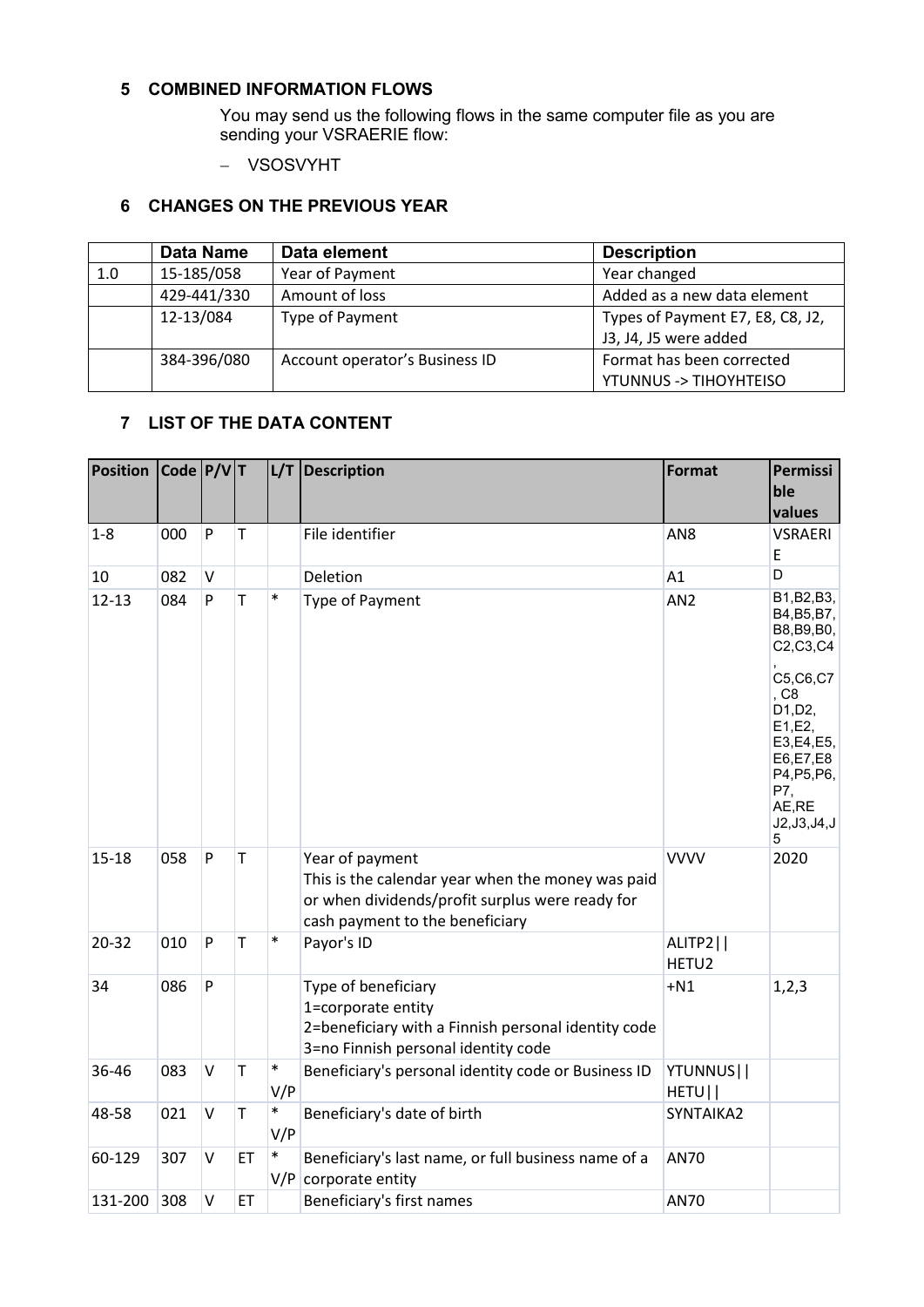| 202-271 309 |     | P         |              |               | Street address in the country of tax residence                                                                                                                                            | AN70                             |  |
|-------------|-----|-----------|--------------|---------------|-------------------------------------------------------------------------------------------------------------------------------------------------------------------------------------------|----------------------------------|--|
| 273-281 310 |     | V         |              |               | Postal code in the country of tax residence                                                                                                                                               | AN9                              |  |
| 283-317     | 311 | P         |              |               | City/district in the country of tax residence                                                                                                                                             | AN35                             |  |
| 319-338 313 |     | V         | $\mathsf{T}$ |               | Personal ID or business ID (TIN) issued in the<br>country of tax residence<br>For more information, see section 11.                                                                       | AN20                             |  |
| 340-341 341 |     | P         | T            | $\ast$        | Country code of the country of tax residence,<br>ISO3166<br>For more information, see section 12.                                                                                         | <b>MAA</b><br><b>TUNNUS</b>      |  |
| 342-366 097 |     | $\vee$    | T            | $\ast$<br>V/P | ISIN or name of the payment                                                                                                                                                               | AN25                             |  |
| 367-379 326 |     | V         |              |               | Pension that has been reclaimed                                                                                                                                                           | R <sub>10</sub> ,2               |  |
| 380-382     |     |           |              |               |                                                                                                                                                                                           |                                  |  |
| 384-396 080 |     | V         | T            |               | Account operator's Business ID                                                                                                                                                            | <b>TIHOYHTEISO</b>               |  |
| 402-414 317 |     | P         |              |               | Gross pay base amount for either tax withholding<br>at source or tax withholding                                                                                                          | R <sub>10</sub> ,2               |  |
| 415-427     | 318 | $\vee$    |              |               | Tax withheld at source / amount of withholding                                                                                                                                            | R <sub>10</sub> ,2               |  |
| 429-441     | 330 | V         |              |               | Amount of loss                                                                                                                                                                            | R <sub>10</sub> ,2               |  |
| 442-451     |     |           |              |               | Reserve space                                                                                                                                                                             |                                  |  |
| 452-462 321 |     | $\vee$    |              |               | Deduction for the Finnish tax at source                                                                                                                                                   | R8,2                             |  |
| 463-473     |     |           |              |               | Reserve space                                                                                                                                                                             |                                  |  |
| 474-503 041 |     | $\vee$    |              |               | Name of contact person                                                                                                                                                                    | AN30                             |  |
| 504-516 042 |     | V         |              |               | Contact person's telephone                                                                                                                                                                | AN13                             |  |
| 517-527     |     |           |              |               | Reserve space                                                                                                                                                                             |                                  |  |
| 528-538 324 |     | V         |              |               | Collected health insurance premium                                                                                                                                                        | R8,2                             |  |
| 539-626     |     |           |              |               | Reserve space                                                                                                                                                                             |                                  |  |
| 627-649 048 |     | V         |              |               | Software application that produced the file                                                                                                                                               | AN23                             |  |
| 650-661 014 |     | P         | $\mathsf{T}$ |               | Name of the software that produced the file                                                                                                                                               | Υ-<br>TUNNUS_AN2                 |  |
| 662-675     | 198 | P         |              |               | Software-generated timestamp                                                                                                                                                              | <b>DDMMYYYY</b><br><b>HHMMSS</b> |  |
| 676-710 049 |     | $V/P$ ET  |              |               | <b>Transaction code</b><br>The filer's individual transaction code that<br>differentiates between any transactions made the<br>same day, in the same category, or in the same<br>quantity | AN35                             |  |
|             | 999 | ${\sf P}$ |              |               | Final identifier                                                                                                                                                                          | N8                               |  |

## <span id="page-3-0"></span>**8 AUTOMATED CHECK PROCESSES**

| New /<br>Changed | Code | <b>Description of Calc. Rule / Check</b>                                                                 |
|------------------|------|----------------------------------------------------------------------------------------------------------|
|                  | 084  | #1474; Beneficiary's Finnish personal identity code (083) is mandatory for RE,                           |
|                  | 083  | B1-B0 ja P4-P7.                                                                                          |
| Changed          | 084  | #1589; You can only give a Business ID when the Type of Payment is C2-C5, D1,                            |
|                  | 083  | E1-E5, E8.                                                                                               |
|                  | 084  | The only Types of Payment that qualify for the deduction for tax-at-source (321)                         |
|                  | 321  | are AE och D1                                                                                            |
|                  |      | #1475; The only Types of Payment that qualify for the deduction for tax-at-<br>source (321) are AE or D1 |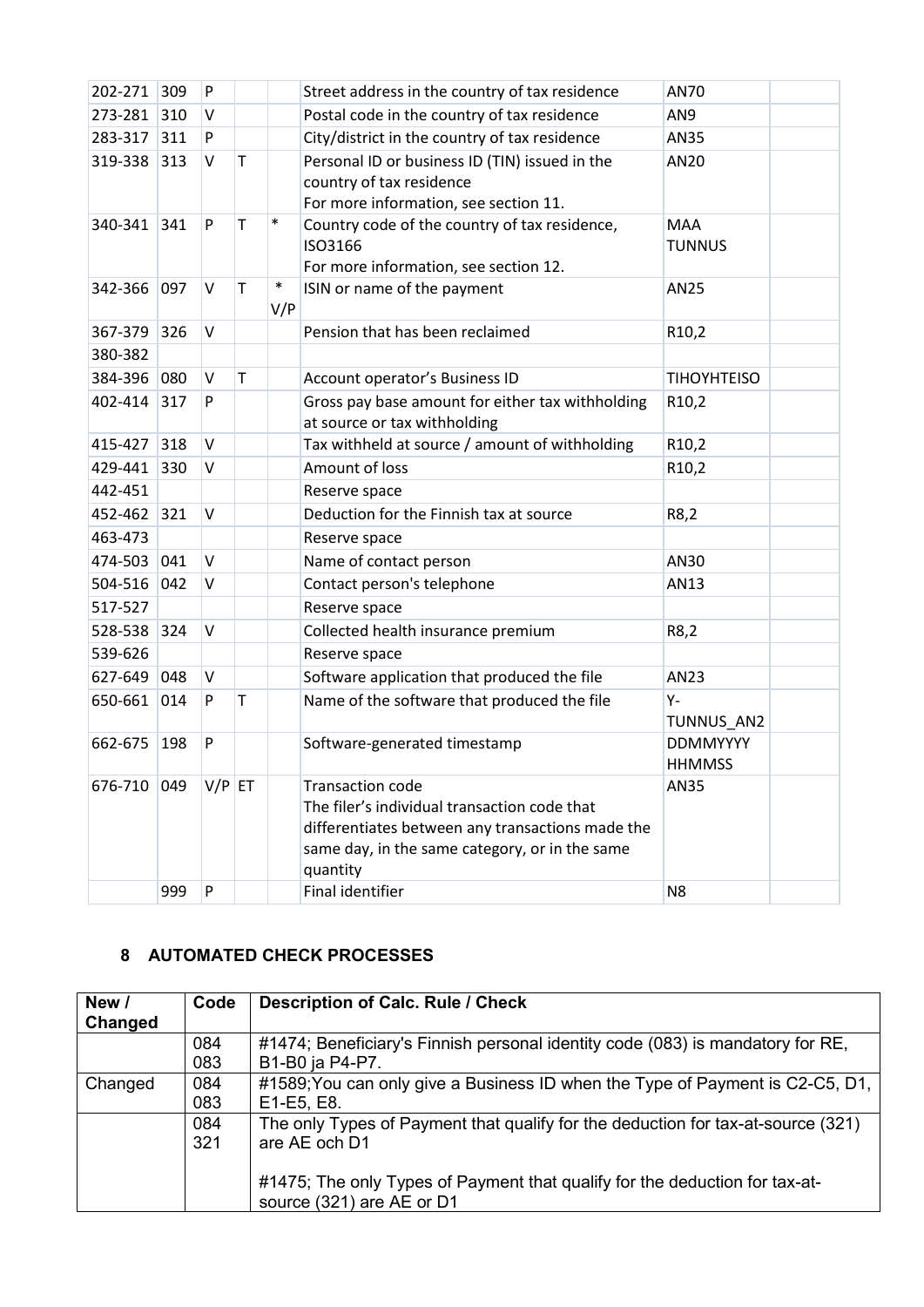|            | 341<br>084 | #1380; The value of Country Code (341) can be XX only if the value of Type of<br>Payment (084) is E3, C6 or D1.                                                                                                   |
|------------|------------|-------------------------------------------------------------------------------------------------------------------------------------------------------------------------------------------------------------------|
|            | 080<br>097 | Only the Account Operator (080) is able to give the ISIN or name of the payment<br>$(097)$ .                                                                                                                      |
|            |            | #1133; The Account Operator (080) must give the ISIN or name of the payment<br>$(097)$ .                                                                                                                          |
|            | 083<br>307 | If data element 083 has been used to report a dummy identity code, data<br>element 307 is mandatory.                                                                                                              |
|            |            | #1317; If Beneficiary's Finnish identity code or Business ID (083) is a dummy<br>identity code, becomes the data element Beneficiary's last name, or full<br>business name of a corporate entity (307) mandatory. |
| <b>New</b> | 084<br>330 | #1590; You cannot populate the Amount of loss (330) data element unless the<br>Type of Payment $(084)$ is J2, J3, J4 or J5                                                                                        |
|            |            |                                                                                                                                                                                                                   |

## <span id="page-4-0"></span>**9 MESSAGES**

| New /   | Code | Description of the message                                                           |
|---------|------|--------------------------------------------------------------------------------------|
| Changed |      |                                                                                      |
|         | 083  | #1084; Populate the 083 Data Element with the Beneficiary's Finnish personal         |
|         | 086  | identity code, or the 313 Data Element with Personal ID, Business identity code      |
|         | 313  | or TIN code for taxpayer identification, issued in the country of residence, if Type |
|         |      | of beneficiary $(086) = 1$ .                                                         |
|         | 083  | #1085; Populate the 083 Data Element with the Beneficiary's Finnish personal         |
|         | 086  | identity code if Type of beneficiary $(086) = 2$ .                                   |
|         | 086  | #1086; Populate the 021 Data Element with the Beneficiary's date of birth if Type    |
|         | 021  | of beneficiary $(086) = 3$                                                           |
|         | 086  | #1087; Populate Beneficiary's first names (308) if the beneficiary is a natural      |
|         | 308  | person (086=2 or 086=3)                                                              |

## <span id="page-4-1"></span>**10 DESCRIPTIONS OF THE TYPES OF PAYMENT**

**B1** Employment pension paid by public bodies (not from business activity)

**B2** Other payments based on social-security legislation (such as employment pension, farm closure pension or accident indemnity pension).

**B3** Other than employment pension, paid by Kela or by Finnish State Treasury.

**B4** Contract-based pension deemed as earned income (including voluntary retirement pension contracts signed either by the beneficiary or by the employer)

**B5** Pensions paid by public bodies, derived from business activity.

**B7** Other pension type than referred to above in B1-B5 and B8 below. (e.g. motor accident insurance contract, other risk insurance contract)

**B8** Contract-based pension deemed as capital income (including voluntary retirement pension contracts signed by the beneficiary).

**B9** Pensions based on voluntary retirement pension insurance contracts, raised by 20 percent (write the original amount without the 20-percent increase)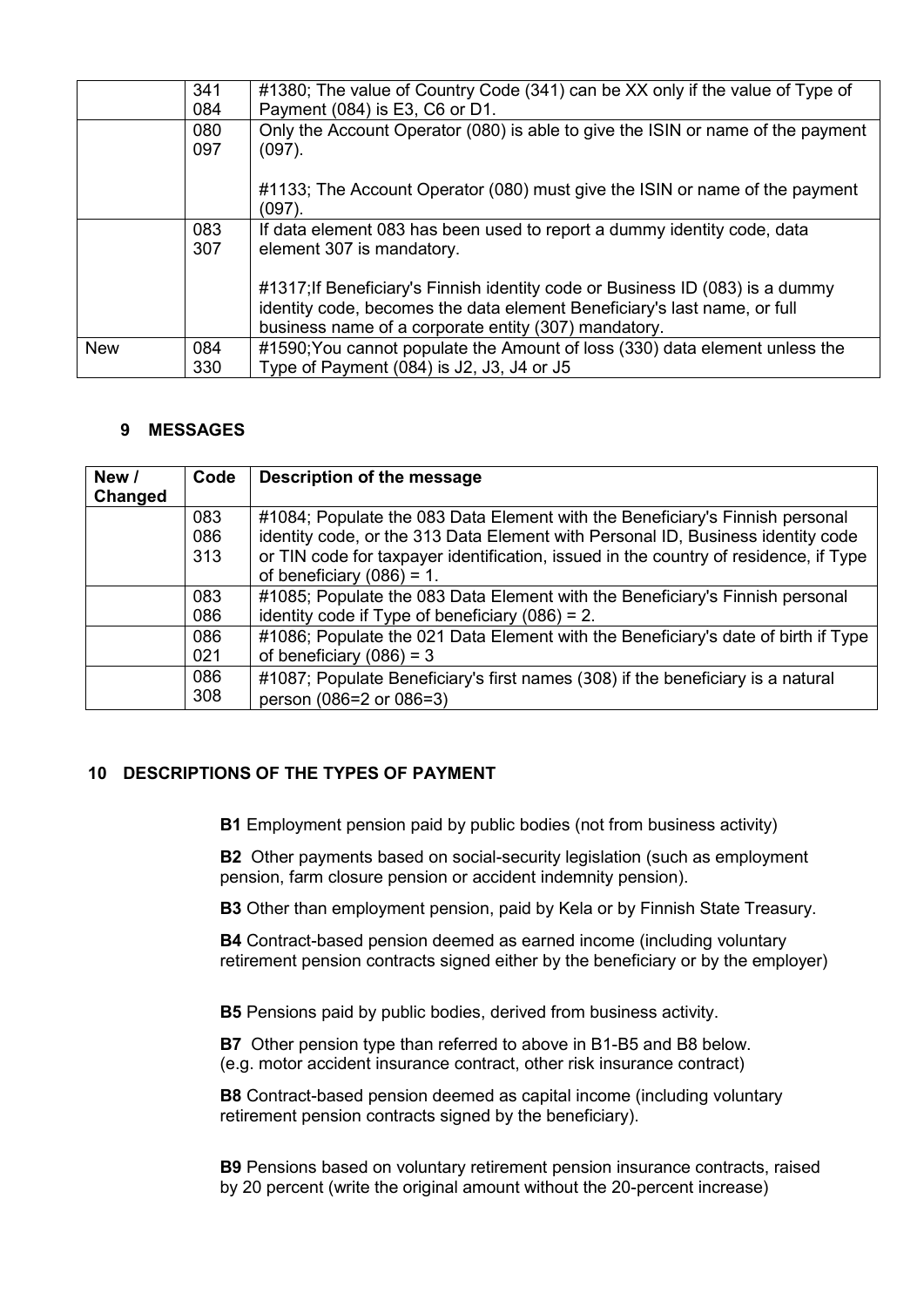**B0** Pensions based on voluntary retirement pension insurance contracts, raised by 50 percent (write the original amount without the 20-percent increase)

**C2** Interest on deposits

**C3** Interest on bonds and debentures or a paid aftermarket bonus

**C4** Annual investment-fund profits

**C5** Other interest amounts

**C6** Interest for which no beneficial owner is reported

**C7** Interest on assets saved under a long-term savings agreement.

**C8** Interest paid to an equity savings account

**D1** Other paid amounts such as scholarships, and benefits or a settlement from a life insurance policy etc.

**D2** Other types of yields on assets saved under a long-term savings agreement.

**E1** Dividends of direct-investment character within the meaning of the Parent-Subsidiary Directive or a tax treaty.

**E2** Other dividends, if the underlying shares are nominee-registered, but management is offered to the account holder as a service.

**E3** Other dividends if the underlying shares are nominee-registered. (If source taxes on the dividends have been refunded, report the dividends as E5 instead of E3.)

**E4** Dividends other than the previous Types of Payment, profit surplus paid by a cooperative society

**E5** Payment of dividends to final beneficiaries if the withheld tax has been refunded by the payor (Use E5 instead of E3 if a refund of tax at source took place. Only report the remaining amount of tax, which remains after the refund.)

**E6** Dividends on assets saved under a long-term savings agreement.

**E7** Dividends paid to an equity savings account

**E8** Payment of dividends to a beneficial owner, tax at source either was withheld or, based on a tax-at-source card, was not withheld

**P4** Payments derived from long-term savings contracts, deemed as earned income

**P5** Payments derived from long-term savings contracts, deemed as capital income

**P6** Payments derived from long-term savings contracts, taxable as 20% higher, and as capital income.

**P7** Payments derived from long-term savings contracts, taxable as 20% higher, and as capital income.

**AE** Social benefit (such as study grant, unemployment allowance) (new, subject to taxation at source, was previously D1)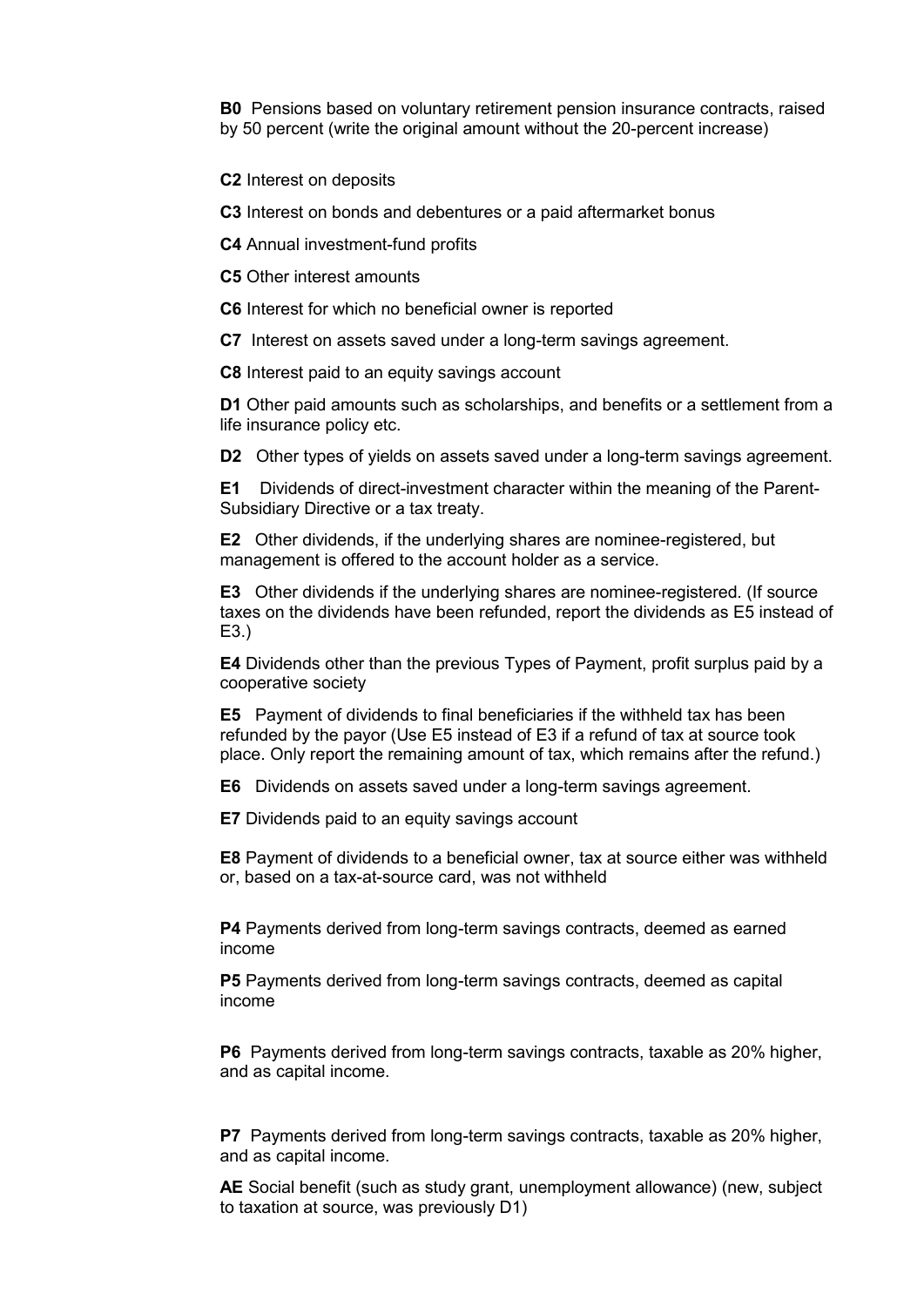**RE** Social benefit paid to a nonresident, taxed by withholding

**J2** Amount of loss, attributed to an endowment insurance contract

**J3** Amount of loss, attributed to a capitalization agreement

**J4** Amount of loss, attributed to a pension insurance contract with a fixed term

**J5** Amount of loss, attributed to certain insurance contracts subject to special tax treatment

## <span id="page-6-0"></span>**11 CHECKING FOREIGN TIN NUMBERS**

The online checking service TIN on Europa is free of charge; it offers a way to check the format of a foreign identity code (personal ID codes etc.). It does not give confirmation of any individual beneficiary's identity, or of the actual existence of the code entered in the country of issue.

The website is multi-lingual with 22 language options. There is additional information of the encoding practices in different countries.

To visit TIN on Europa, click http://ec.europa.eu/taxation\_customs/taxation/tax\_cooperation/mutual\_assistanc e/tin/index\_en.htm and to access the enquiries directly, click http://ec.europa.eu/taxation\_customs/tin/tinRequest.html

## <span id="page-6-1"></span>**12 LIST OF COUNTRY CODES**

For all country codes of the ISO 3166 standard, see [List of country codes.](https://www.ilmoitin.fi/webtamo/sivut/ExcelPohjat?5-1.ILinkListener-apuvalineet-maatunnuslistaus_linkki&kieli=en)

## <span id="page-6-2"></span>**13 AMOUNT OF LOSS**

If you enter a value in order to report a loss (for the J2, J3, J4 or J5 Types of Payment), you must enter 0,00 as the Gross pay base amount for either tax withholding at source or tax withholding.

## <span id="page-6-3"></span>**14 EXAMPLE**

This example is a filing created by the Accounting Pro software application, an itemization of payments made to nonresidents, filing code VSRAERIE. Type of Payment is C2 (084) and the Year of payment is 2020 (058), with employer's Business ID 1234567-9 (010), beneficiary's personal identity code 131052-000T (083), last name (307) Schwertfeger, street address in the country of tax residence (309) Centralgatan 1, beneficiary's town, city or area and Country Code ISO3166 (341) is SE and the Amount being the base of taxation at source or the base of withholding (317) is 3,170 euros and 00 cents. The person to contact is Nina Brummer (041), and phone number 09123456 (042). This itemization is number 1, which is also the value of the final identifier (999) on the last line.

## **000:VSRAERIE**

084:C2 058:2020 010:6612663-4 083:131052-000T 085:2 307:Schwertfeger 308:Herbert 309:Centralgatan 1 311:Stockholm 317:3170,00